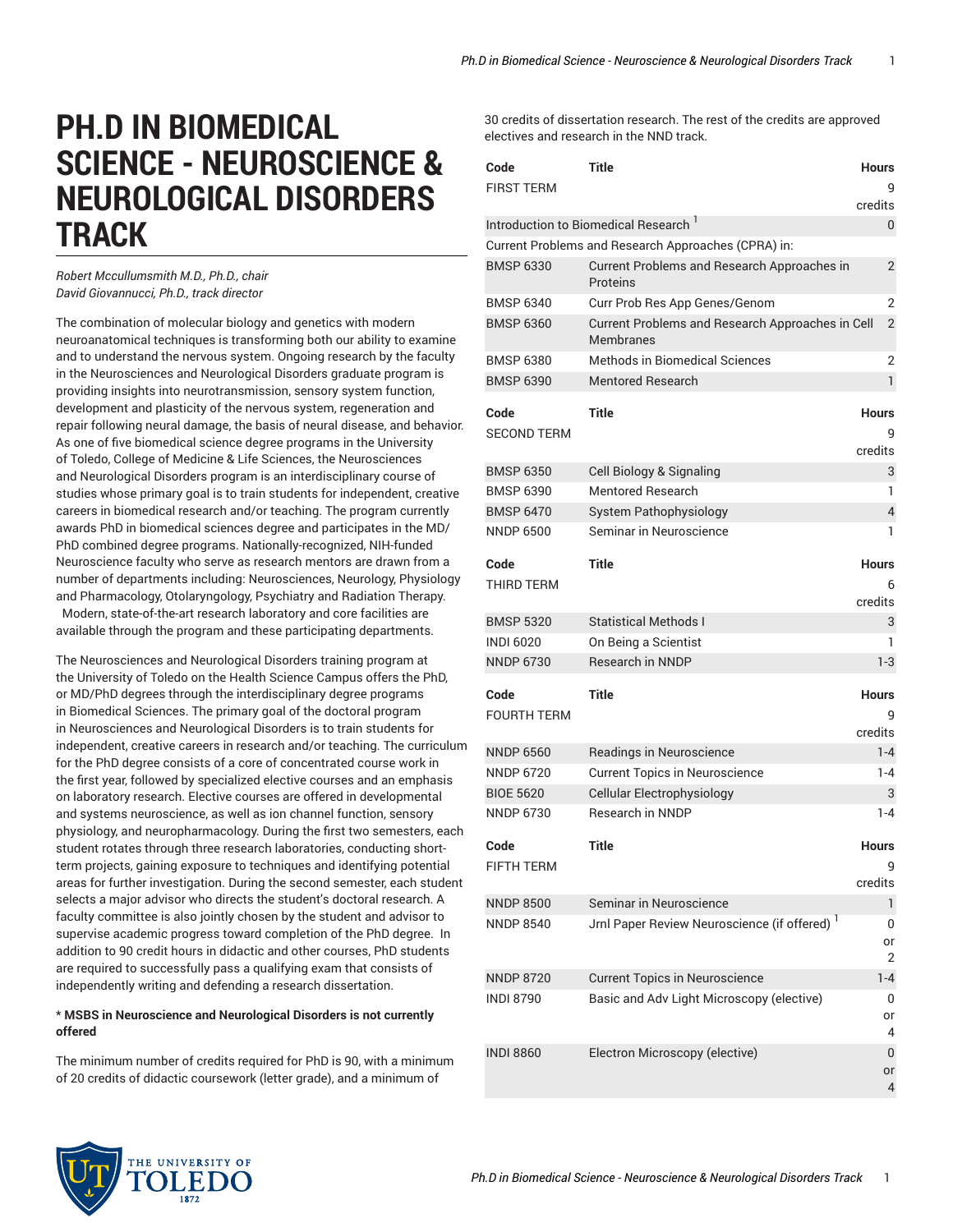| <b>BMSP 8250</b>            | Grant Writing Workshop (elective)                                                                                                                                                                                                                                      | 0<br>or<br>2                 |
|-----------------------------|------------------------------------------------------------------------------------------------------------------------------------------------------------------------------------------------------------------------------------------------------------------------|------------------------------|
| <b>NNDP 9990</b>            | Dissertation Research in NNDP                                                                                                                                                                                                                                          | $1-5$                        |
| Code<br><b>SIXTH TERM</b>   | <b>Title</b>                                                                                                                                                                                                                                                           | <b>Hours</b><br>6<br>credits |
| <b>NNDP 9990</b>            | Dissertation Research in NNDP                                                                                                                                                                                                                                          | 6                            |
| Code<br><b>SEVENTH TERM</b> | <b>Title</b>                                                                                                                                                                                                                                                           | <b>Hours</b><br>q<br>credits |
| <b>NNDP 9990</b>            | Dissertation Research in NNDP                                                                                                                                                                                                                                          | 9                            |
| Code<br><b>EIGHTH TERM</b>  | <b>Title</b>                                                                                                                                                                                                                                                           | <b>Hours</b><br>q<br>credits |
| <b>NNDP 8500</b>            | Seminar in Neuroscience                                                                                                                                                                                                                                                | 1                            |
| <b>NNDP 9990</b>            | Dissertation Research in NNDP                                                                                                                                                                                                                                          | 8                            |
| Code                        | <b>Title</b>                                                                                                                                                                                                                                                           | <b>Hours</b>                 |
| <b>NINTH TERM</b>           |                                                                                                                                                                                                                                                                        | 6<br>credits                 |
| <b>NNDP 9990</b>            | Dissertation Research in NNDP                                                                                                                                                                                                                                          | 6                            |
| <sup>1</sup> Required       |                                                                                                                                                                                                                                                                        |                              |
|                             | <b>PhD Program Students: Year 4 and Beyond</b>                                                                                                                                                                                                                         |                              |
| Code                        | Title                                                                                                                                                                                                                                                                  | <b>Hours</b>                 |
|                             | Fall/Spring Term (9 credits each, Summer (6 credits)                                                                                                                                                                                                                   |                              |
| <b>NNDP 9990</b>            | Dissertation Research in NNDP                                                                                                                                                                                                                                          | $6-9$                        |
|                             | <b>PhD Program Students: Year 5 and Beyond</b>                                                                                                                                                                                                                         |                              |
| Code                        | <b>Title</b>                                                                                                                                                                                                                                                           | <b>Hours</b>                 |
|                             | Fall, Spring and Summer Semesters (1 credit all semesters)                                                                                                                                                                                                             |                              |
| <b>NNDP 9990</b>            | Dissertation Research in NNDP                                                                                                                                                                                                                                          | 1                            |
|                             | The minimum number of credits required for PhD is 90, with a minimum<br>of 20 credits of didactic coursework (letter grade), and a minimum of<br>30 credits of dissertation research. The rest of the credits are approved<br>electives and research in the NND track. |                              |
| Code<br><b>FIRST TERM</b>   | <b>Title</b>                                                                                                                                                                                                                                                           | Hours                        |
|                             |                                                                                                                                                                                                                                                                        | credits                      |
|                             | Introduction to Biomedical Research <sup>1</sup>                                                                                                                                                                                                                       | 0                            |
|                             | Current Problems and Research Approaches (CPRA) in:                                                                                                                                                                                                                    |                              |
| <b>BMSP 6330</b>            | Current Problems and Research Approaches in<br>Proteins                                                                                                                                                                                                                | 2                            |
| <b>BMSP 6340</b>            | Curr Prob Res App Genes/Genom                                                                                                                                                                                                                                          | 2                            |
| <b>BMSP 6360</b>            | Current Problems and Research Approaches in Cell<br>Membranes                                                                                                                                                                                                          | $\overline{2}$               |

| <b>BMSP 6380</b>   | Methods in Biomedical Sciences                           | 2              |
|--------------------|----------------------------------------------------------|----------------|
| <b>BMSP 6390</b>   | <b>Mentored Research</b>                                 | 1              |
| Code               | <b>Title</b>                                             | <b>Hours</b>   |
| <b>SECOND TERM</b> |                                                          | 9              |
|                    |                                                          | credits        |
| <b>BMSP 6350</b>   | Cell Biology & Signaling                                 | 3              |
| <b>BMSP 6390</b>   | Mentored Research                                        | 1              |
| <b>BMSP 6470</b>   | <b>System Pathophysiology</b>                            | $\overline{4}$ |
| <b>NNDP 6500</b>   | Seminar in Neuroscience                                  | 1              |
|                    |                                                          |                |
| Code               | <b>Title</b>                                             | <b>Hours</b>   |
| <b>THIRD TERM</b>  |                                                          | 6<br>credits   |
| <b>BMSP 5320</b>   | <b>Statistical Methods I</b>                             | 3              |
| <b>INDI 6020</b>   | On Being a Scientist                                     | 1              |
| <b>NNDP 6730</b>   | Research in NNDP                                         | $1-3$          |
|                    |                                                          |                |
| Code               | <b>Title</b>                                             | <b>Hours</b>   |
| <b>FOURTH TERM</b> |                                                          | 9              |
|                    |                                                          | credits        |
| <b>NNDP 6560</b>   | Readings in Neuroscience                                 | $1 - 4$        |
| <b>NNDP 6720</b>   | <b>Current Topics in Neuroscience</b>                    | $1 - 4$        |
| <b>BIOE 5620</b>   | Cellular Electrophysiology                               | 3              |
| <b>NNDP 6730</b>   | Research in NNDP                                         | $1 - 4$        |
| Code               | <b>Title</b>                                             | <b>Hours</b>   |
| <b>FIFTH TERM</b>  |                                                          | g              |
|                    |                                                          | credits        |
| <b>NNDP 8500</b>   | Seminar in Neuroscience                                  | 1              |
| <b>NNDP 8540</b>   | Jrnl Paper Review Neuroscience (if offered) <sup>1</sup> | 0              |
|                    |                                                          | or<br>2        |
| <b>NNDP 8720</b>   | <b>Current Topics in Neuroscience</b>                    | $1 - 4$        |
| <b>INDI 8790</b>   |                                                          |                |
|                    |                                                          |                |
|                    | Basic and Adv Light Microscopy (elective)                | 0<br>or        |
|                    |                                                          | 4              |
| <b>INDI 8860</b>   | Electron Microscopy (elective)                           | 0              |
|                    |                                                          | or             |
|                    |                                                          | 4              |
| <b>BMSP 8250</b>   | Grant Writing Workshop (elective)                        | 0              |
|                    |                                                          | or<br>2        |
| <b>NNDP 9990</b>   | Dissertation Research in NNDP                            | $1-5$          |
|                    |                                                          |                |
| Code               | <b>Title</b>                                             | <b>Hours</b>   |
| <b>SIXTH TERM</b>  |                                                          | 6              |
| <b>NNDP 9990</b>   | Dissertation Research in NNDP                            | credits<br>6   |